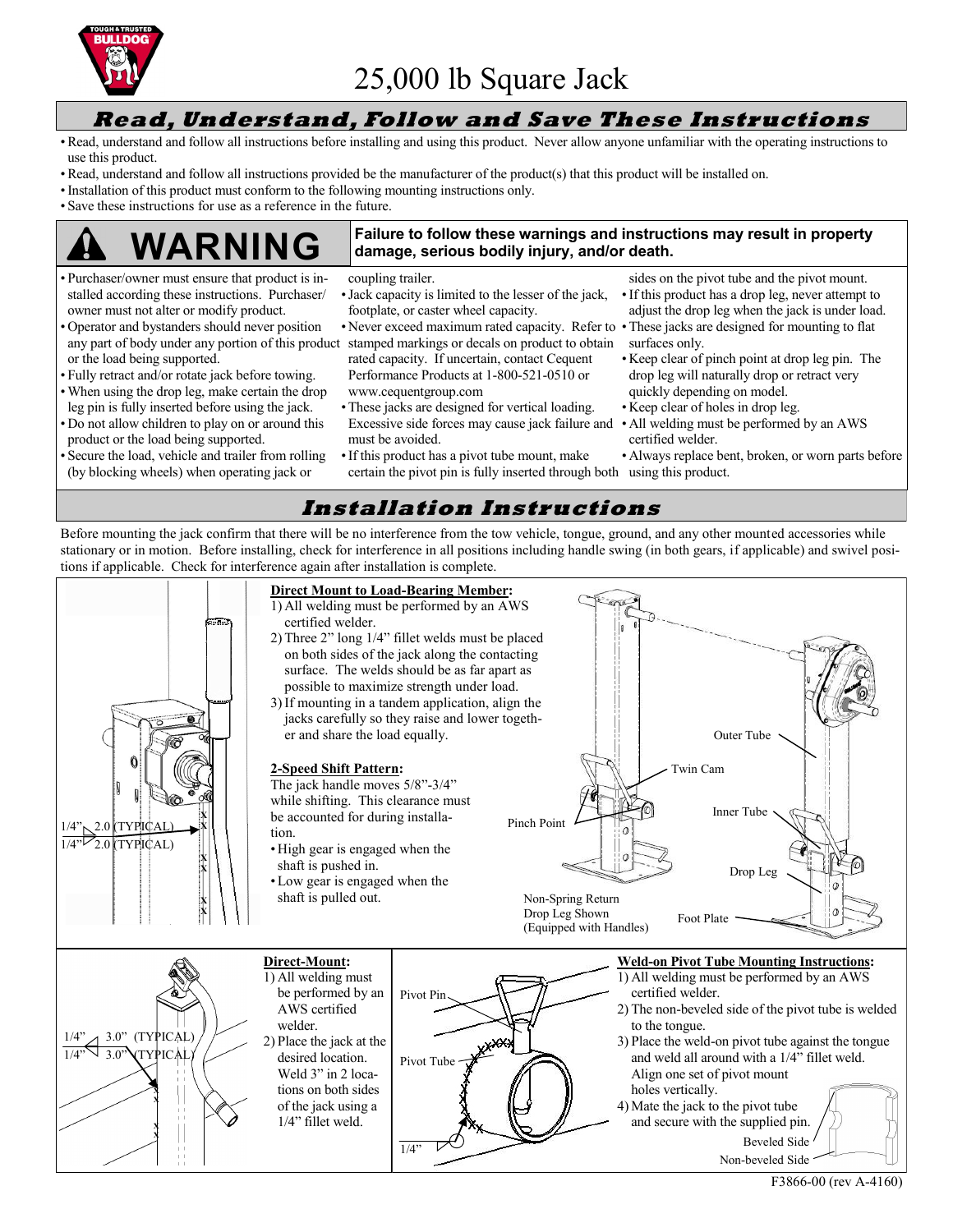



## **How to Order Instructions**

Use only Cequent Performance Products' parts or parts of equal quality for repair. Replacement parts are available through Cequent Performance Products' Customer Service Department, 1-800-521-0510. Please specify product model number.

## **Limited Five Year Warranty**

- **Limited Warranty.** Cequent Performance Products, Inc. ("We" or "Us") warrants to the original consumer purchaser only ("You") that the product will be free from material defects in both material and workmanship for a period of five years, ordinary wear and tear excepted; provided that installation and use of the product is in accordance with product instructions. There are no other warranties, express or implied, including the warranty of merchantability or fitness for a particular purpose. If the product does not comply with this limited 5 year warranty, Your sole and exclusive remedy is that We will replace the product without charge to You and within a reasonable time or, at our option, refund the purchase price. This warranty is not transferable.
- Limitations on the Warranty. This limited warranty does not cover: (a) normal wear and tear; (b) damage through abuse, neglect, misuse, or as a result of any accident or in any other manner; (c) damage from misapplication, overloading, or improper installation, including welds; (d) improper maintenance and repair; and (e) product alteration in any manner by anyone other than Us, with the sole exception of alterations made pursuant to product instructions and in a workmanlike manner.
- **Obligations of Purchaser.** To make a warranty claim, contact Us, at our principal address of 47774 Anchor Ct. W., Plymouth, MI 48170, 1-800-521- 0510, identify the product by model number, and follow the claim instructions that will be provided. Any returned product that is replaced or refunded by Us becomes our property. You will be responsible for return shipping costs. Please retain your purchase receipt to verify date of purchase and that You are the original consumer purchaser. The product and the purchase receipt must be provided to Us in order to process Your warranty claim.
- **Remedy Limits.** Repair or replacement is Your sole remedy under this limited warranty or any other warranty related to the product. We shall not be liable for service or labor charges incurred in removing or replacing a product or any incidental or consequential damages of any kind.
- **Assumption of Risk.** You acknowledge and agree that any use of the product for any purpose other than the specified use(s) stated in the product instructions is at Your own risk.
- Governing Law. This limited warranty gives You specific legal rights, and You also may have other rights which vary from state to state. This limited warranty is governed by the laws of the State of Michigan, without regard to rules pertaining to conflicts of law. The state courts located in Oakland County, Michigan shall have exclusive jurisdiction for any disputes relating to this warranty.

**Plymouth, MI 48170 USA 800/521-0510 www.cequentgroup.com**

#### CEQUENT PERFORMANCE PRODUCTS, INC.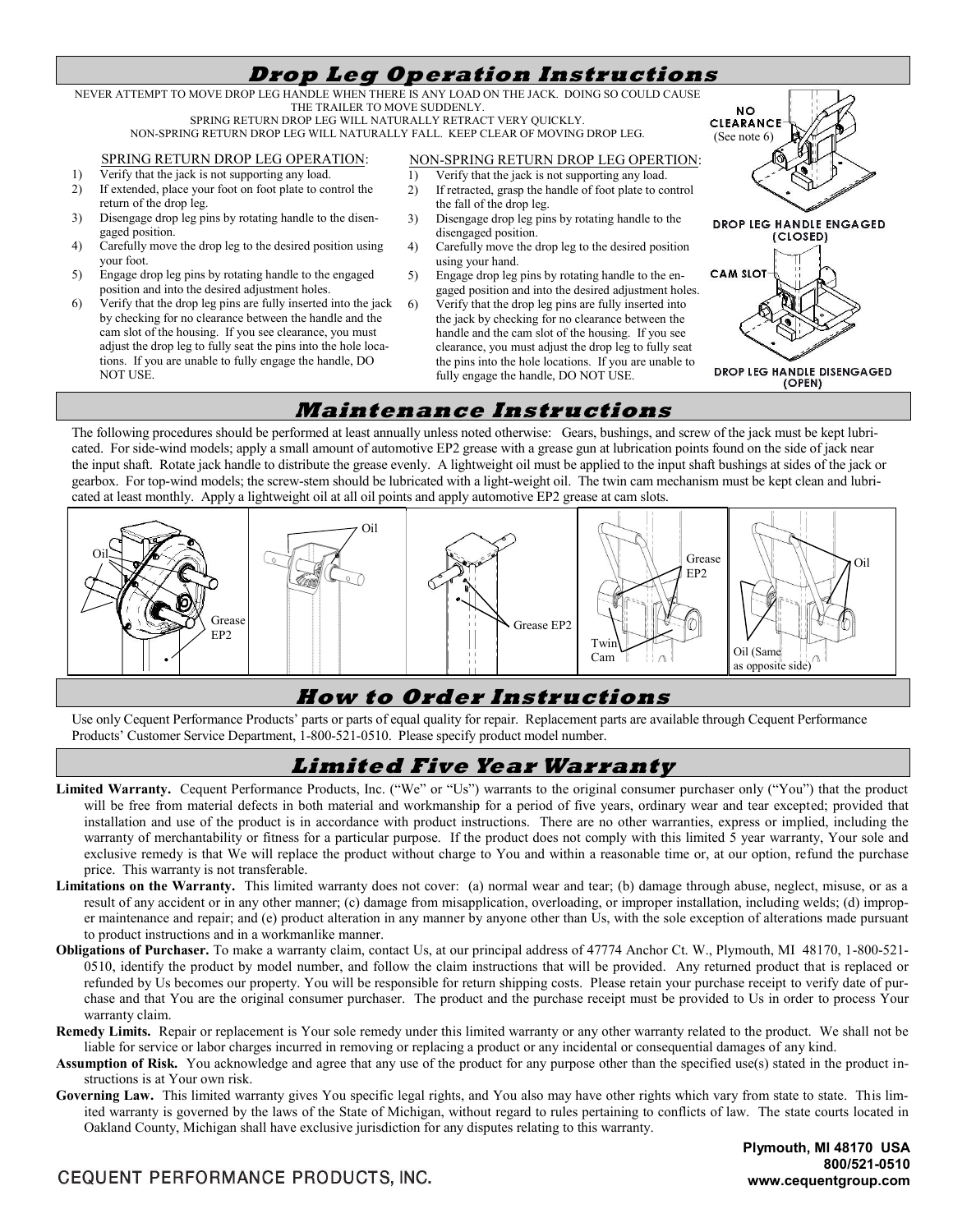

#### **Lire, comprendre, respecter et conserver ces instructions**

- Veuillez lire, comprendre et suivre toutes les instructions avant d'installer et d'utiliser ce produit. Seules les personnes ayant pris connaissance des instructions d'utilisation sont habilitées à utiliser ce produit.
- Veuillez lire, comprendre et suivre toutes les instructions fournies par le fabricant du/des produit(s) sur lequel ce produit sera installé.
- L'installation de ce produit doit être strictement conforme aux instructions de montage suivantes.
- Veuillez conserver cette notice d'instruction comme référence pour toute utilisation future.



- Sécurisez la charge, le véhicule et la remorque pour les empêcher de rouler (en bloquant des roues) lorsque vous
- Si ce produit est équipé d'un montant de tube-pivot, assurez-vous que le pivot est entièrement inséré de chaque côté du tube-pivot et du montant.
- avant d'utiliser ce produit.

## **Instructions pour l'installation**

Avant de monter le cric, assurez-vous qu'il n'y aura aucune interférence avec le véhicule de remorquage, l'essieu, le sol, ou tout autre accessoire assemblé, stationnaire ou en mouvement. Avant l'installation, assurez-vous qu'il n'y a aucune interférence dans toutes les positions, y compris dans le levier de vitesse (dans des les deux directions, si applicable) et dans les positions de pivotement, si applicable. Vérifiez de nouveau la présence d'interférences après avoir fini l'installation.



F3866-00 (rev A-4160)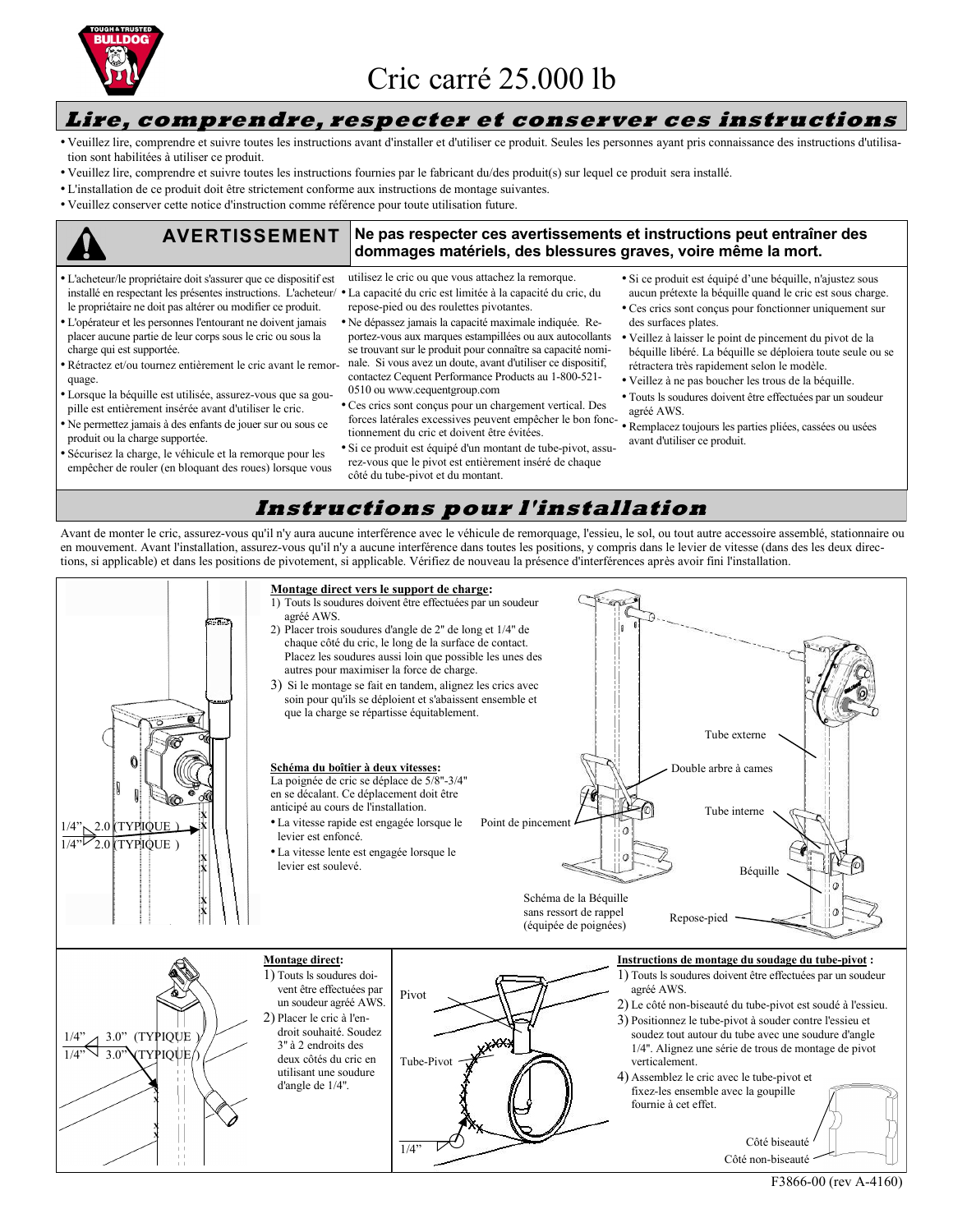## **Instructions de montage de la béquille**

NE JAMAIS ESSAYER DE DÉPLACER LA POIGNÉE DE LA BEQUILLE LORSQU'IL Y A UNE CHARGE SUR LE CRIC. CECI PEUT CAUSER UN DE-PLACEMENT BRUSQUE DE LA REMORQUE.

LE RESSORT DE RAPPEL DE LA BEQUILLE SE RÉTRACTERA TRÈS RAPIDEMENT AUTOMATIQUEMENT. LA BEQUILLE SANS RESSORT DE RAPPEL TOMBERA AUTOMATIQUEMENT. LAISSEZ SUFFISAMMENT D'ESPACE AUTOUR DE LA BEQUILLE.

MANIEMENT DE LA BEQUILLE AVEC RESSORT DE RAPPEL :

- 1) Vérifiez que le cric ne supporte aucune charge. 2) Si le cric est déployé, placez votre pied sur le repose-pied pour contrôler le retour de la béquille.
- 3) Désengagez les goupilles de la béquille en tournant la poignée
- jusqu'à la position de désengagement. 4) Déplacez la béquille avec soin jusqu'à la position désirée en
- utilisant votre pied. 5) Engagez les goupilles de la béquille en tournant la poignée jusqu'à la position d'engagement et dans les trous d'ajustement souhaités.
- 6) Vérifiez que les goupilles de la béquille sont entièrement insérées dans le cric en vous assurant qu'il n'y aucun espace libre entre la poignée et la fente de l'arbre à came. Si vous voyez un espace libre, ajustez la béquille jusqu'à ce que les goupilles remplissent entièrement les trous. Si vous n'arrivez pas engager la poignée complètement, N'UTILISEZ PAS CE PRODUIT.
- MANIEMENT DE LA BEQUILLE SANS RESSORT DE RAPPEL :
- 1) Vérifiez que le cric ne supporte aucune charge. 2) Si la béquille est rétractée, saisissez la poignée du repose
- -pied pour contrôler la descente de la béquille. 3) Désengagez les goupilles de la béquille en tournant la
	- poignée jusqu'à la position de désengagement.
- 4) Déplacez la béquille avec soin jusqu'à la position désirée en utilisant votre main.
- 5) Engagez les goupilles de la béquille en tournant la poignée jusqu'à la position d'engagement et dans les trous d'ajustement souhaités.
- 6) Vérifiez que les goupilles de la béquille sont entièrement insérées dans le cric en vous assurant qu'il n'y aucun espace libre entre la poignée et la fente de l'arbre à came. Si vous voyez un espace libre, ajustez la béquille jusqu'à ce que les goupilles remplissent entièrement les trous. Si vous n'arrivez pas engager la poignée complètement, N'UTILISEZ PAS CE PRODUIT.



POIGNÉE DE BÉQUILLE DÉSENGAGÉE (OUVERTE)

#### **Instructions d'entretien**

Sauf indication contraire, les procédures suivantes doivent être réalisées au moins une fois par an : Les vitesses, les douilles, et la vis du cric doivent être maintenues lubrifiées. Pour des modèles à rotation latérale ; appliquez un peu de graisse EP2 pour véhicules à moteur avec un pistolet à graisse sur les points de lubrification situés sur le côté du cric près de l'axe d'entrée. Tournez la poignée du cric pour répartir la graisse. Appliquez une huile légère sur les douilles de l'axe d'entrée sur des côtés du cric ou de la boîte de vitesse. Pour des modèles à rotation latérale ; lubrifiez la vis-tige avec de l'huile légère. Maintenez le mécanisme du double arbre à came propre et lubrifiez-le au moins une fois par mois. Appliquez une huile légère à tous les points d'huile et appliquez de la graisse EP2 pour véhicules à moteur aux fentes de l'arbre à came.



#### **Commander des notices de montage**

Pour la réparation, utiliser uniquement des pièces de Cequent Performance Products ou des pièces de qualité égale. Les pièces de rechange sont disponibles via le service à la clientèle de Cequent Performance Products au 1-800-521-0510. Veuillez spécifier le numéro de modèle du produit.

## **Garantie limitée de cinq ans**

- Garantie limitée Cequent Performance Products, Inc. ("Nous") garantit à l'acheteur initial seulement ("Vous") que le produit sera exempt de vices de matériaux et de fabrication pour une période de 5 ans, à l'exception de l'usure normale, et à condition que l'installation et l'utilisation du produit soit conforme aux instructions fournies. Il n'existe aucune autre garantie, expresse ou implicite, y compris la garantie de qualité marchande ou d'adéquation à un usage particulier. Si le produit n'est pas conforme à cette garantie limitée de 5 ans, Votre seul et unique recours est que Nous remplacions le produit sans frais pour Vous et dans un délai raisonnable ou, à notre gré, que nous vous remboursions le prix d'achat. Cette garantie n'est pas transférable.
- Limitations de la garantie. Cette garantie limitée ne couvre pas : (a) l'usure normale; (b) les dommages causés par abus, négligence, mauvaise utilisation, ou à la suite de tout accident ou de toute autre manière; (c) les dommages causés par une mauvaise application, une surcharge ou une installation inadéquate, incluant les soudures; (d) entretien et/ou réparation inadéquats; et (e) toute modification du produit par quelqu'un d'autre que Nous, à la seule exception des modifications apportées conformément aux instructions du produit et de façon professionnelle.
- **Engagements de l'acheteur.** Pour faire une réclamation de garantie, contactez-nous à notre adresse principale : 47774 Anchor Ct. W., Plymouth, MI 48170, 1-800-521- 0510, mentionnez le numéro de série du produit concerné et suivez les instructions de réclamation qui vous seront fournies. Tout produit retourné que nous remplaçons ou remboursons devient notre propriété. Les frais d'expédition du retour sont à votre charge. Veuillez conservez votre reçu d'achat pour être en mesure d'attester de la date de l'achat et prouver que vous êtes l'acheteur du produit concerné. Afin de traiter votre réclamation de garantie, le produit et le reçu d'achat doivent nous être fournis.
- Limites des réparations La réparation ou le remplacement sont vos seuls recours en vertu de cette garantie limitée ou de toute autre garantie concernant le produit. Nous ne sommes pas responsable des frais de service ou de main-d'œuvre encourus pour l'enlèvement ou le remplacement d'un produit ou des dommages fortuits ou consécutifs de toute nature.
- **Acceptation des risques** Vous reconnaissez et acceptez que toute utilisation du produit à des fins autres que l'usage, ou les usages, spécifique(s) indiqué(s) dans les instructions du produit est à vos propres risques.
- **Droit applicable.** Cette garantie limitée vous donne des droits juridiques spécifiques, et vous pouvez également avoir d'autres droits qui varient d'une juridiction à l'autre. Cette garantie limitée est régie par les lois de l'État du Michigan, sans égard aux règles relatives aux conflits de lois. Les tribunaux de l'État situés dans le comté d'Oakland, Michigan, États-Unis, ont compétence exclusive pour tous les litiges relatifs à cette garantie.

**Plymouth, MI 48170 USA 800/521-0510 www.cequentgroup.com**

## CEQUENT PERFORMANCE PRODUCTS, INC.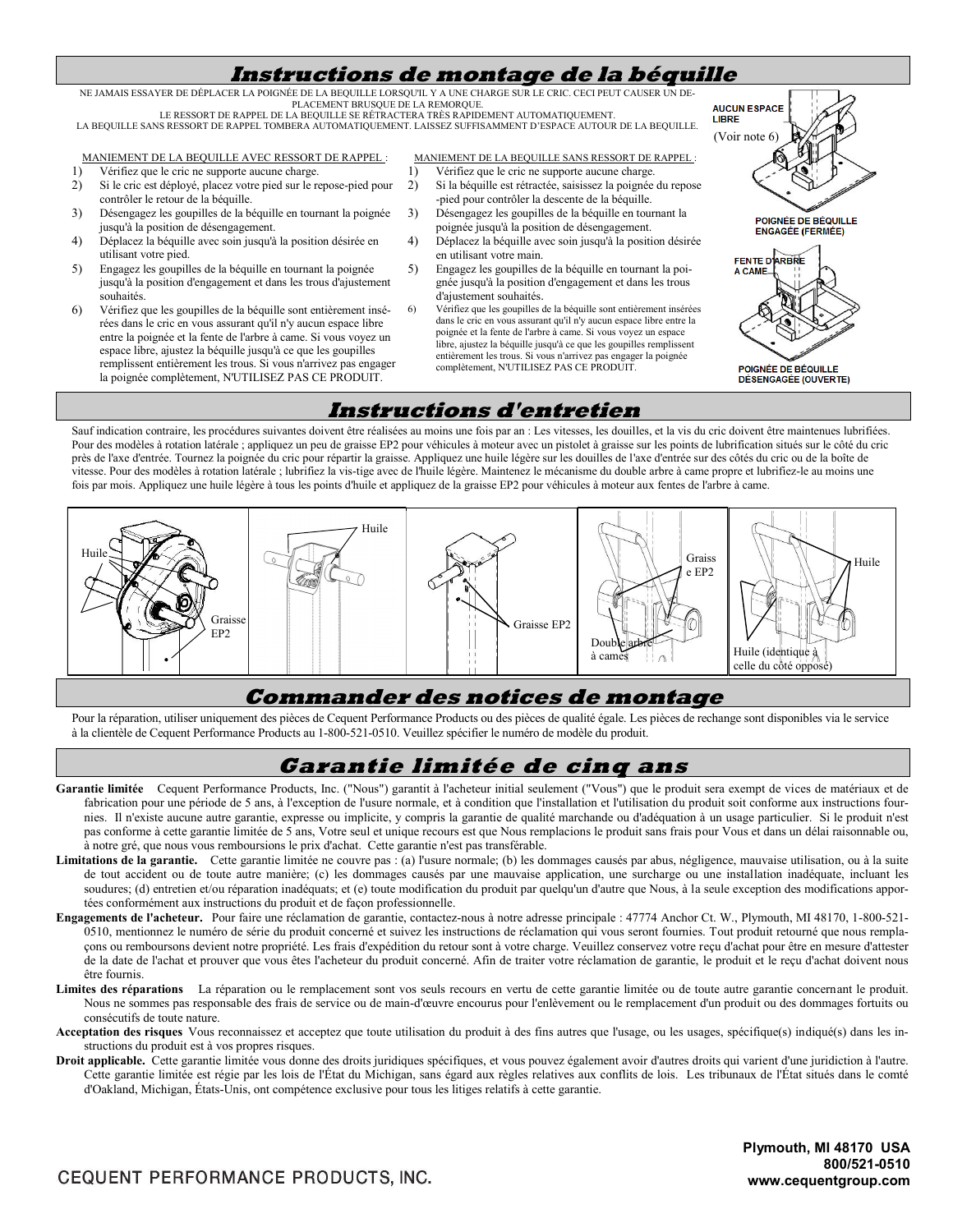

#### **Lea, entienda, siga y conserve estas instrucciones**

- Lea, entienda y siga todas las instrucciones antes de instalar y utilizar este producto. Nunca permita que alguien que no esté familiarizado con las instrucciones operativas utilice este producto.
- Lea, entienda y siga todas las instrucciones suministradas por el fabricante de los productos sobre los cuales se instalará este producto.
- La instalación de este producto debe seguir las siguientes instrucciones de montaje únicamente.
- Guarde estas instrucciones para uso como referencia en el futuro.

| <b>ADVERTENCIA</b>                                                                                                                                                                                                                                                                                                                                                                                                                                                                                                                                                                                                                                                                                                                                                                                                                                                                                    | El incumplimiento de todas las advertencias e instrucciones puede causar<br>daños materiales, graves lesiones corporales y/o muerte.                                                                                                                                                                                                                                                                                                                                                                                                                                                                                                                                                           |                                                                                                                                                                                                                                                                                                                                                                                                                                                                                                                                                                                                                                                                                                                                            |
|-------------------------------------------------------------------------------------------------------------------------------------------------------------------------------------------------------------------------------------------------------------------------------------------------------------------------------------------------------------------------------------------------------------------------------------------------------------------------------------------------------------------------------------------------------------------------------------------------------------------------------------------------------------------------------------------------------------------------------------------------------------------------------------------------------------------------------------------------------------------------------------------------------|------------------------------------------------------------------------------------------------------------------------------------------------------------------------------------------------------------------------------------------------------------------------------------------------------------------------------------------------------------------------------------------------------------------------------------------------------------------------------------------------------------------------------------------------------------------------------------------------------------------------------------------------------------------------------------------------|--------------------------------------------------------------------------------------------------------------------------------------------------------------------------------------------------------------------------------------------------------------------------------------------------------------------------------------------------------------------------------------------------------------------------------------------------------------------------------------------------------------------------------------------------------------------------------------------------------------------------------------------------------------------------------------------------------------------------------------------|
| · El comprador/dueño debe asegurarse de que el producto<br>esté instalado de acuerdo a éstas instrucciones. El compra-<br>dor/dueño no debe alterar o modificar el producto.<br>• El operador y los espectadores nunca deben colocar ninguna<br>parte de sus cuerpos debajo de cualquier sección de este<br>producto o de la carga que se está sujetando.<br>• Retracte y/o rote el gato completamente antes de remolcar.<br>• Cuando utilice la pata estabilizadora asegúrese que el sujeta • Estos gatos han sido diseñados para cargar de forma verti-<br>dor de la pata estabilizadora esté completamente insertado<br>antes de utilizar el gato.<br>• No permita niños jugando sobre o alrededor del producto o<br>carga que se está sosteniendo.<br>• Asegure la carga, el vehículo y el remolque para que no<br>rueden (bloqueando las ruedas) cuando opere el gato o<br>enganche el remolque. | • El límite de la capacidad del gato es el que sea menor entre<br>la capacidad del gato, la plataforma o las rueditas.<br>· Nunca exceda la capacidad máxima permitida. Refiérase a<br>dad permitida. En caso de duda, contáctese con Cequent<br>Trailer Products al 1-800-521-0510 o por medio de<br>www.cequentgroup.com<br>cal. Fuerzas laterales excesivas pueden hacer que el gato<br>falle y se deben evitar.<br>• Si este producto tiene una base para el tubo pivote, asegúre-<br>se que el sujetador de pivote esté totalmente insertado por<br>ambos lados dentro del tubo pivote y la base del tubo pivo-<br>te.<br>• Si este producto tiene una pata estabilizadora, nunca intente | ajustar la pata estabilizadora cuando el gato tiene carga.<br>• Estos gatos están diseñados para montarse sobre superficies<br>planas únicamente.<br>las marcas grabadas o autoadhesivos para obtener la capaci- • Manténgase alejado del punto de fijación en el sujetador de<br>la pata estabilizadora. La pata estabilizadora bajará o se<br>retraerá naturalmente y muy rápidamente dependiendo del<br>modelo.<br>· Manténgase alejado de los agujeros en la pata estabilizado-<br>ra.<br>· Toda soldadura debe ser realizada por un soldador certifica-<br>do por la Sociedad Americana de Soldadura (AWS por sus<br>siglas en inglés).<br>Siempre reemplace las partes dobladas, rotas o desgastadas<br>antes de usar este producto. |

**Instrucciones de instalación**

Antes de montar el gato confirme que no habrá interferencia del vehículo de remolque, la lengüeta, el suelo ni ningún otro accesorio montado mientras esté inmóvil o en movimiento. Antes de instalar verifique si hay interferencia en todas las posiciones incluyendo el movimiento de la manija (en ambos cambios si es aplicable) y las posiciones giratorias si es aplicable. Verifique si hay interferencia nuevamente luego de que haya completado la instalación



F3866-00 (rev A-4160)